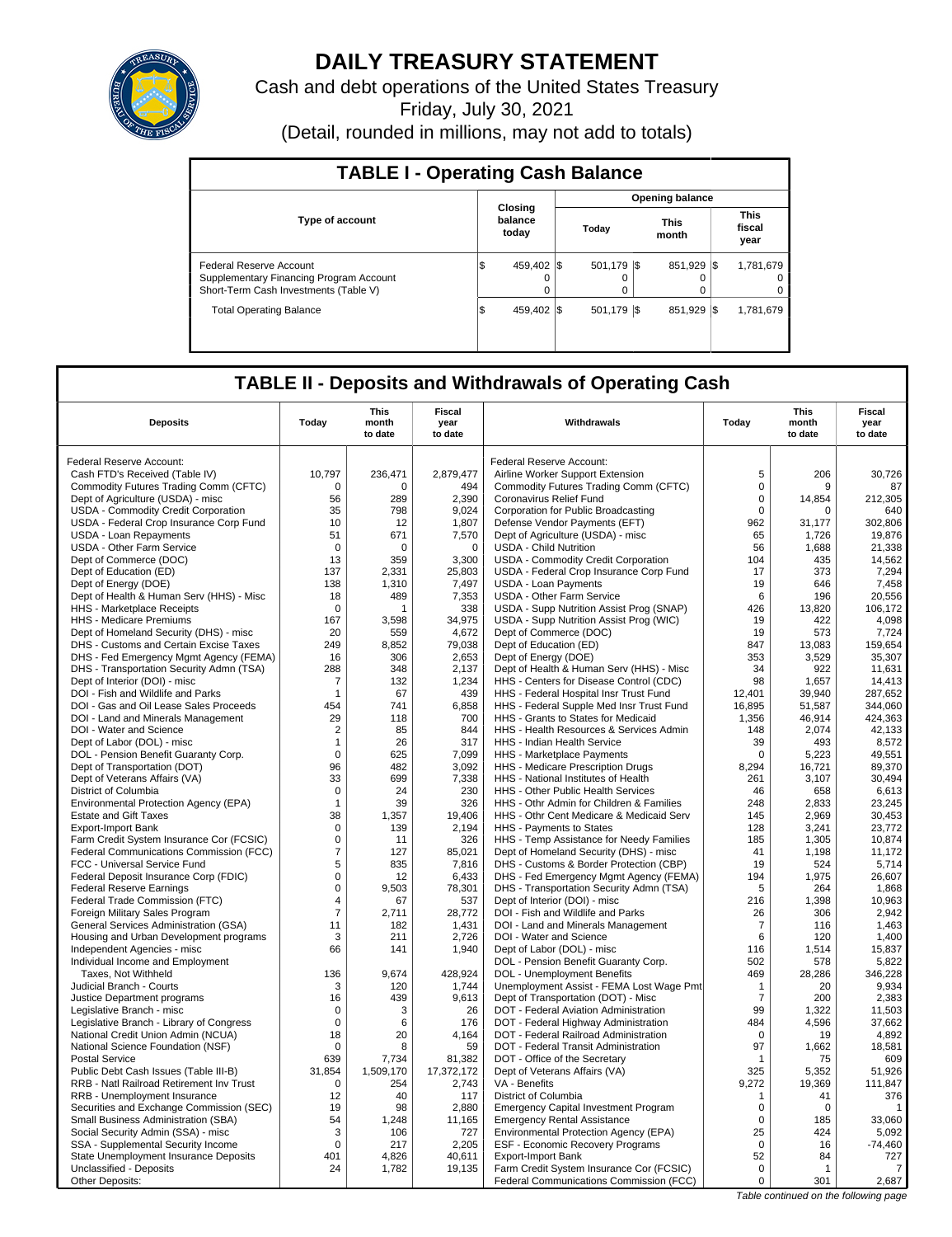# Friday, July 30, 2021

|                                                                                                                             |          |                                 |                                                | <b>TABLE II cont. - Deposits and Withdrawals of Operating Cash</b>                                                           |                              |                                 |                                  |
|-----------------------------------------------------------------------------------------------------------------------------|----------|---------------------------------|------------------------------------------------|------------------------------------------------------------------------------------------------------------------------------|------------------------------|---------------------------------|----------------------------------|
| <b>Deposits</b>                                                                                                             | Today    | <b>This</b><br>month<br>to date | Fiscal<br>Withdrawals<br>year<br>to date       |                                                                                                                              | Today                        | <b>This</b><br>month<br>to date | <b>Fiscal</b><br>year<br>to date |
| Federal Housing Admin: Note Sales                                                                                           | 131      | 1,912                           | 17,712                                         | FCC - Universal Service Fund                                                                                                 | $\overline{0}$               | 664                             | 7,249                            |
| Thrift Savings Plan Transfer                                                                                                | 606      | 3,354                           | 40,132                                         | Federal Deposit Insurance Corp (FDIC)                                                                                        | 10                           | 62                              | 803                              |
|                                                                                                                             |          |                                 |                                                | Federal Employees Insurance Payments                                                                                         | 456                          | 7,673                           | 74,081                           |
|                                                                                                                             |          |                                 |                                                | Federal Salaries (EFT)                                                                                                       | 498                          | 17,017                          | 173,290                          |
|                                                                                                                             |          |                                 |                                                | Federal Trade Commission (FTC)                                                                                               | $\mathbf{1}$                 | 23                              | 454                              |
|                                                                                                                             |          |                                 |                                                |                                                                                                                              | 80                           |                                 | 22,321                           |
|                                                                                                                             |          |                                 |                                                | General Services Administration (GSA)                                                                                        |                              | 2,287                           |                                  |
|                                                                                                                             |          |                                 |                                                | Housing and Urban Development programs                                                                                       | 144                          | 6,162                           | 59,984                           |
|                                                                                                                             |          |                                 |                                                | Independent Agencies - misc                                                                                                  | 19                           | 343                             | 3,232                            |
|                                                                                                                             |          |                                 |                                                | Interest on Treasury Securities                                                                                              | $-1$                         | 4,439                           | 225,054                          |
|                                                                                                                             |          |                                 |                                                | IRS - Advanced Child Tax Credit (EFT)                                                                                        | $\mathbf 0$                  | 12,736                          | 12,736                           |
|                                                                                                                             |          |                                 |                                                | IRS - Economic Impact Payments (EFT)                                                                                         | $\mathbf 0$                  | 1,359                           | 441,689                          |
|                                                                                                                             |          |                                 |                                                | IRS Tax Refunds Business (EFT)                                                                                               | 21                           | 2,863                           | 26,613                           |
|                                                                                                                             |          |                                 |                                                | IRS Tax Refunds Individual (EFT)                                                                                             | 112                          | 16,032                          | 318,723                          |
|                                                                                                                             |          |                                 |                                                | Judicial Branch - Courts                                                                                                     | 3                            | 134                             | 1,481                            |
|                                                                                                                             |          |                                 |                                                | Justice Department programs                                                                                                  | $\overline{7}$               | 1,770                           | 17,528                           |
|                                                                                                                             |          |                                 |                                                | Legislative Branch - misc                                                                                                    | $\overline{7}$               | 91                              | 1,047                            |
|                                                                                                                             |          |                                 |                                                | Legislative Branch - Library of Congress                                                                                     | $\overline{0}$               | 26                              | 641                              |
|                                                                                                                             |          |                                 |                                                | <b>NASA</b>                                                                                                                  | $\overline{0}$               | 1,415                           | 16,470                           |
|                                                                                                                             |          |                                 |                                                | National Credit Union Admin (NCUA)                                                                                           | $\Omega$                     | $\overline{7}$                  | 1,845                            |
|                                                                                                                             |          |                                 |                                                | National Science Foundation (NSF)                                                                                            | $\Omega$                     | 731                             | 5,505                            |
|                                                                                                                             |          |                                 |                                                | Postal Service Money Orders and Other                                                                                        | 435                          | 3,381                           | 35,778                           |
|                                                                                                                             |          |                                 |                                                | Public Debt Cash Redemp. (Table III-B)                                                                                       | 13,866                       | 1,545,041                       | 16.166.744                       |
|                                                                                                                             |          |                                 |                                                | Railroad Retirement Board (RRB) - misc                                                                                       | 0                            | 5                               | 42                               |
|                                                                                                                             |          |                                 |                                                | <b>RRB - Benefit Payments</b>                                                                                                | $\mathbf{1}$                 | 1,167                           | 11.720                           |
|                                                                                                                             |          |                                 |                                                | Securities and Exchange Commission (SEC)                                                                                     | 3                            | 124                             | 1,009                            |
|                                                                                                                             |          |                                 |                                                | Small Business Administration (SBA)                                                                                          | 3,211                        | 75,570                          | 549,261                          |
|                                                                                                                             |          |                                 |                                                | Social Security Admin (SSA) - misc                                                                                           | 28                           | 387                             | 3,896                            |
|                                                                                                                             |          |                                 |                                                | <b>SSA - Benefits Payments</b>                                                                                               | $1/-8$                       | 84,059                          | 831,336                          |
|                                                                                                                             |          |                                 |                                                | SSA - Supplemental Security Income                                                                                           | 4,318                        | 8.819                           | 49,964                           |
|                                                                                                                             |          |                                 |                                                | <b>Transportation Services</b>                                                                                               | $\Omega$                     | $\Omega$                        | $\Omega$                         |
|                                                                                                                             |          |                                 |                                                | Other Withdrawals:                                                                                                           |                              |                                 |                                  |
|                                                                                                                             |          |                                 |                                                | Agency for Internat'l Development                                                                                            | 312                          | 4.066                           | 18,670                           |
|                                                                                                                             |          |                                 |                                                | Military Active Duty Pay (EFT)                                                                                               | 4,101                        | 11,742                          | 80,782                           |
|                                                                                                                             |          |                                 |                                                | Military Retirement (EFT)                                                                                                    | 4,420                        | 9,198                           | 52,069                           |
|                                                                                                                             |          |                                 |                                                | Unclassified                                                                                                                 | 1,270                        | 23,013                          | 280,735                          |
|                                                                                                                             |          |                                 |                                                |                                                                                                                              |                              |                                 |                                  |
| <b>Total Other Deposits</b><br>Change in Balance of Uncollected                                                             | 736      | 7,419                           | 71,056                                         | Total, Other Withdrawals                                                                                                     | 10,103                       | 83,703                          | 647,958                          |
| Funds                                                                                                                       | 0        | $\mathbf 0$                     | $\mathbf 0$                                    |                                                                                                                              |                              |                                 |                                  |
| <b>Transfers from Depositaries</b>                                                                                          | $\Omega$ | $\Omega$                        | $\mathbf 0$                                    | <b>Transfers to Depositaries</b>                                                                                             | $\Omega$                     | $\Omega$                        | $\Omega$                         |
| <b>Total Federal Reserve Account</b>                                                                                        | 46,679   | 1,817,890                       | 21,380,813                                     | <b>Total Federal Reserve Account</b>                                                                                         | 88,456                       | 2,210,417                       | 22,703,090                       |
| Short-Term Cash Investments:<br>Transfers from Federal Reserve Account<br>(Table V)<br>Total Deposits (excluding transfers) | $\Omega$ | $\Omega$                        | $\mathbf 0$<br>46,679 \$1,817,890 \$21,380,813 | Short-Term Cash Investments:<br>Transfers to Federal Reserve Account<br>(Table V)<br>Total Withdrawals (excluding transfers) | $\Omega$                     | $\Omega$                        | 88,456 \$2,210,417 \$22,703,090  |
|                                                                                                                             |          |                                 |                                                |                                                                                                                              |                              |                                 |                                  |
|                                                                                                                             |          |                                 |                                                | Net Change in Operating Cash Balance                                                                                         | l\$<br>$-41,777$ $\sqrt{\$}$ |                                 | $-392,526$ \$ $-1,322,277$       |

|                                                                                                                                                                                                                                                                                                                                                                                                                  |                                                                        |                                                                                                                   |                                                                                                                      |                                                                                                                                                                                                                                                                                                                               |                                                        |                                                                                                    | See Footnote                                                                                                                |
|------------------------------------------------------------------------------------------------------------------------------------------------------------------------------------------------------------------------------------------------------------------------------------------------------------------------------------------------------------------------------------------------------------------|------------------------------------------------------------------------|-------------------------------------------------------------------------------------------------------------------|----------------------------------------------------------------------------------------------------------------------|-------------------------------------------------------------------------------------------------------------------------------------------------------------------------------------------------------------------------------------------------------------------------------------------------------------------------------|--------------------------------------------------------|----------------------------------------------------------------------------------------------------|-----------------------------------------------------------------------------------------------------------------------------|
|                                                                                                                                                                                                                                                                                                                                                                                                                  |                                                                        |                                                                                                                   |                                                                                                                      | <b>TABLE III-A - Public Debt Transactions</b>                                                                                                                                                                                                                                                                                 |                                                        |                                                                                                    |                                                                                                                             |
| <b>Issues</b>                                                                                                                                                                                                                                                                                                                                                                                                    | Today                                                                  | <b>This</b><br>month<br>to date                                                                                   | Fiscal<br>year<br>to date                                                                                            | <b>Redemptions</b>                                                                                                                                                                                                                                                                                                            | Todav                                                  | <b>This</b><br>month<br>to date                                                                    | Fiscal<br>year<br>to date                                                                                                   |
| Marketable:<br>Bills:<br><b>Regular Series</b><br><b>Cash Management Series</b><br><b>Notes</b><br><b>Bonds</b><br>Inflation-Protected Securities Increment<br>Federal Financing Bank<br>Nonmarketable:<br>United States Savings Securities:<br>Cash Issue Price<br>Interest Increment<br><b>Government Account Series</b><br>Hope Bonds<br>Domestic Series<br>Foreign Series<br>State and Local Series<br>Other | 0<br>0<br>16,000<br>0<br>469<br>$\Omega$<br>401,487<br>12,329<br>1,530 | l\$<br>$979,250$ \$<br>300,013<br>127,801<br>27,951<br>12.476<br>O<br>169<br>367<br>8,975,078<br>32,120<br>36,796 | 9,010,127<br>3,960,134<br>3,390,797<br>563,524<br>60,666<br>1,233<br>3,262<br>88,792,350<br>20<br>113,280<br>342,063 | Marketable:<br><b>Bills</b><br><b>Notes</b><br><b>Bonds</b><br><b>Federal Financing Bank</b><br>Nonmarketable:<br><b>United States Savings Securities</b><br><b>Government Account Series</b><br>Hope Bonds<br>Domestic Series<br><b>Foreign Series</b><br><b>State and Local Series</b><br>Other<br><b>Total Redemptions</b> | 0<br>0<br>32<br>450,366<br>$\Omega$<br>12,299<br>1,535 | l\$<br>$1,412,229$ \$<br>75,746<br>847<br>9,048,695<br>19,446<br>36,772<br>464,232 \$10,593,737 \$ | 13,857,041<br>1,783,253<br>20,143<br>1,209<br>8,790<br>88,587,172<br>$\Omega$<br>71,549<br>84,458<br>341,510<br>104,755,125 |
| <b>Total Issues</b>                                                                                                                                                                                                                                                                                                                                                                                              |                                                                        | 431,824 \$10,492,023 \$                                                                                           | 106,237,456                                                                                                          | Net Change in Public Debt Outstanding                                                                                                                                                                                                                                                                                         | $-32,408$ \\$                                          | $-101,714$ \\$                                                                                     | 1,482,331                                                                                                                   |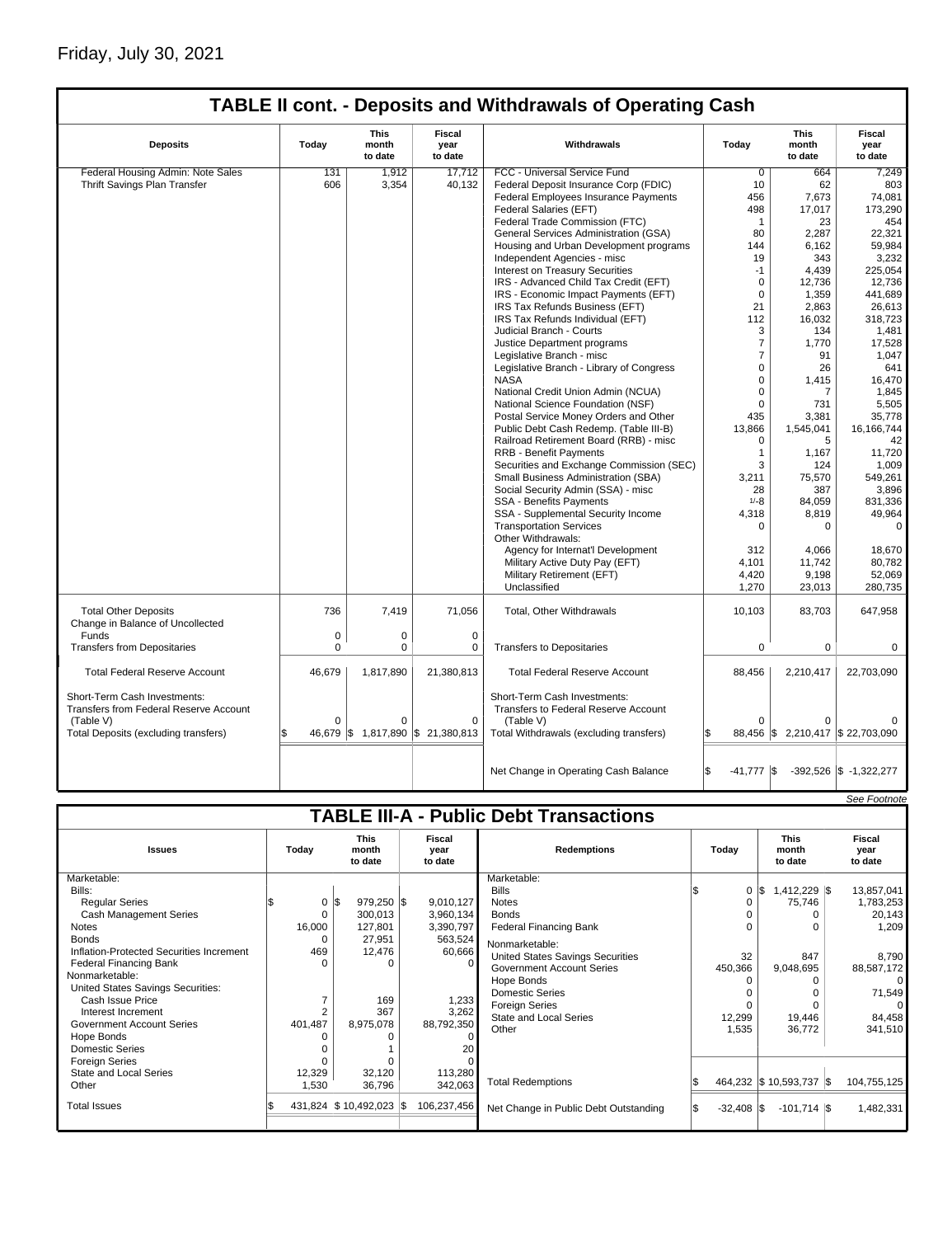| <b>TABLE III-B - Adjustment of Public Debt</b><br><b>Transactions to Cash Basis</b>                                                                                                                                                                                                                                                                                                              |           |                                                  |                                                                                     |                                                                             |  |  |  |  |  |
|--------------------------------------------------------------------------------------------------------------------------------------------------------------------------------------------------------------------------------------------------------------------------------------------------------------------------------------------------------------------------------------------------|-----------|--------------------------------------------------|-------------------------------------------------------------------------------------|-----------------------------------------------------------------------------|--|--|--|--|--|
| <b>Transactions</b>                                                                                                                                                                                                                                                                                                                                                                              |           | Today                                            | <b>This</b><br>month<br>to date                                                     | Fiscal<br>year<br>to date                                                   |  |  |  |  |  |
| Public Debt Cash Issues:<br>Public Debt Issues (Table III-A)<br>Premium on New Issues<br>Discount on New Issues:<br>Bills (-)<br>Bonds and Notes (-)<br>Federal Financing Bank (-)<br>Government Account Transactions (-)<br>Hope Bonds (-)<br>Interest Increment on United States<br>Savings Securities (-)<br>Inflation-Protected Securities Increment<br><b>Total Public Debt Cash Issues</b> | \$        | 1,918<br>0<br>0<br>U<br>401,487<br>n<br>2<br>399 | 431,824 \$10,492,023<br>5,294<br>193<br>103<br>O<br>8,975,078<br>0<br>367<br>12,407 | \$106,237,456<br>19,511<br>2,520<br>27,121<br>88,792,350<br>3.262<br>59,541 |  |  |  |  |  |
| Deposited in Federal Reserve Account<br><b>Public Debt Cash Redemptions:</b><br>Public Debt Redemptions (Table III-A)<br>Premium on Debt Buyback Operation<br>Discount on Debt Buyback Operation (-)<br>Federal Financing Bank (-)<br>Government Account Transactions (-)<br>Hope Bonds (-)<br><b>Total Public Debt Cash Redemptions</b>                                                         | S.<br>l\$ | 31,854<br>464,232<br>0<br>0<br>U<br>450,366<br>O | 1,509,170<br>l\$<br>\$10,593,737<br>O<br>0<br>0<br>9,048,695<br>0                   | \$17,372,172<br>\$104,755,125<br>o<br>1.209<br>88,587,172                   |  |  |  |  |  |
| Withdrawn from Federal Reserve Acct.                                                                                                                                                                                                                                                                                                                                                             | l\$       | 13.866                                           | 1,545,041<br>1\$                                                                    | \$16,166,744                                                                |  |  |  |  |  |

| <b>TABLE III-C - Debt Subject to Limit</b>                                        |                           |                                                                                                     |                           |                           |  |  |  |  |  |
|-----------------------------------------------------------------------------------|---------------------------|-----------------------------------------------------------------------------------------------------|---------------------------|---------------------------|--|--|--|--|--|
|                                                                                   | Closing                   |                                                                                                     | Opening balance           |                           |  |  |  |  |  |
| <b>Balance Transactions</b>                                                       | balance<br>today          | Today                                                                                               | <b>This</b><br>month      | Fiscal<br>year            |  |  |  |  |  |
| Debt Held by the Public<br>Intragovernmental Holdings<br><b>Total Public Debt</b> | \$22,284,628<br>6,143,094 | \$22,267,030<br>6,193,100                                                                           | \$22,329,823<br>6,199,613 | \$21,018,952<br>5,926,439 |  |  |  |  |  |
| Outstanding<br>Less: Debt Not<br>Subiect to Limit:                                | 28,427,722                | 28,460,130                                                                                          | 28,529,436                | 26,945,391                |  |  |  |  |  |
| Other Debt                                                                        | 478                       | 478                                                                                                 | 478                       | 478                       |  |  |  |  |  |
| <b>Unamortized Discount</b>                                                       | 19,753                    | 21,235                                                                                              | 21,376                    | 17,271                    |  |  |  |  |  |
| <b>Federal Financing Bank</b>                                                     | 6,053                     | 6,053                                                                                               | 6,053                     | 7,262                     |  |  |  |  |  |
| Hope Bonds<br>Plus: Other Debt Subject to Limit<br>Guaranteed Debt of             | 0                         | O                                                                                                   | 0                         | o                         |  |  |  |  |  |
| Government Agencies                                                               | $\Omega$                  | $\Omega$                                                                                            | $\Omega$                  | 0                         |  |  |  |  |  |
| <b>Total Public Debt</b><br>Subject to Limit                                      |                           | $\frac{1}{2}$ 28,401,438 $\frac{1}{2}$ 28,432,364 $\frac{1}{2}$ 28,501,528 $\frac{1}{2}$ 26,920,380 |                           |                           |  |  |  |  |  |
| <b>Statutory Debt Limit</b>                                                       | SUSP-1                    | SUSP-1                                                                                              | SUSP-1                    | SUSP-1                    |  |  |  |  |  |
|                                                                                   |                           |                                                                                                     |                           |                           |  |  |  |  |  |

See Footn

| <b>TABLE IV - Federal Tax Deposits</b>                                                                                                                                                                                                 |     |                                                |     |                                                         |                           |                                                                      |  |  |  |
|----------------------------------------------------------------------------------------------------------------------------------------------------------------------------------------------------------------------------------------|-----|------------------------------------------------|-----|---------------------------------------------------------|---------------------------|----------------------------------------------------------------------|--|--|--|
| Classification                                                                                                                                                                                                                         |     | Today                                          |     | <b>This</b><br>month<br>to date                         | Fiscal<br>year<br>to date |                                                                      |  |  |  |
| Withheld Income and Employment Taxes<br>Individual Income Taxes<br><b>Railroad Retirement Taxes</b><br>Excise Taxes<br><b>Corporation Income Taxes</b><br><b>Federal Unemployment Taxes</b><br>Estate and Gift Taxes & Misc IRS Rcpts. | l\$ | 10,266<br>326<br>33<br>892<br>100<br>114<br>13 | 1\$ | 216,485<br>6.827<br>459<br>7,929<br>15,152<br>280<br>86 | 1\$                       | 2,267,964<br>327,061<br>4,395<br>59,714<br>305,532<br>5,765<br>4,437 |  |  |  |
| Total                                                                                                                                                                                                                                  | \$  | $11,744$ $\sqrt{5}$                            |     | 247,219                                                 | 1\$                       | 2,974,869                                                            |  |  |  |
| Cash Federal Tax Deposits:<br>Direct<br><b>Through Depositaries</b>                                                                                                                                                                    | \$  | $152$ $\overline{\text{s}}$<br>10,645          |     | 2,833<br>233,638                                        | 1\$                       | 25,599<br>2,853,879                                                  |  |  |  |
| <b>Total Cash FTD's</b>                                                                                                                                                                                                                | \$  | 10,797                                         | l\$ | 236,471                                                 | l\$                       | 2,879,477                                                            |  |  |  |
| <b>Inter-agency Transfers</b><br>Total                                                                                                                                                                                                 | \$  | 948<br>$11.744$ $\sqrt{3}$                     |     | 10,748<br>247.219                                       | l\$                       | 95,392<br>2,974,869                                                  |  |  |  |
|                                                                                                                                                                                                                                        |     |                                                |     |                                                         |                           |                                                                      |  |  |  |
|                                                                                                                                                                                                                                        |     |                                                |     |                                                         |                           |                                                                      |  |  |  |

|                                              |   |   |     |                           |                 | JEE LOONIOIE |  |  |
|----------------------------------------------|---|---|-----|---------------------------|-----------------|--------------|--|--|
| <b>TABLE V - Short-Term Cash Investments</b> |   |   |     |                           |                 |              |  |  |
|                                              |   |   |     | <b>Type of Depositary</b> |                 |              |  |  |
| <b>Balance Transactions</b>                  | А |   |     | в                         | С               | Total        |  |  |
| Opening Balance Today<br>Deposits:           |   | 0 | 1\$ | 0                         | 1\$<br>$\Omega$ | I\$          |  |  |
| <b>Transfers to Depositaries</b>             |   | 0 |     | $\Omega$                  | 0               |              |  |  |
| <b>Special Direct Investment</b>             |   | 0 |     | 0                         | 0               |              |  |  |
| Term Investment                              |   | O |     | O                         | $\Omega$        |              |  |  |
| Repo Investment                              |   | O |     | 0                         | $\Omega$        |              |  |  |
| Withdrawals:                                 |   |   |     |                           |                 |              |  |  |
| <b>Treasury Initiated</b>                    |   | 0 |     | $\Omega$                  | $\Omega$        |              |  |  |
| Depositary Initiated                         |   | 0 |     | 0                         | 0               |              |  |  |
| <b>Special Direct Investment</b>             |   | ი |     | O                         | 0               |              |  |  |
| <b>Term Investment</b>                       |   | ი |     | O                         | 0               |              |  |  |
| Repo Investment                              |   | 0 |     | 0                         | $\Omega$        |              |  |  |
|                                              |   |   |     |                           |                 |              |  |  |
| Closing Balance Today                        |   | 0 | I\$ | 0                         | I\$<br>$\Omega$ | 1\$          |  |  |

| <b>TABLE VI - Income Tax Refunds Issued</b> |     |       |     |                                 |    |                           |  |  |  |
|---------------------------------------------|-----|-------|-----|---------------------------------|----|---------------------------|--|--|--|
| Classification                              |     | Today |     | <b>This</b><br>month<br>to date |    | Fiscal<br>year<br>to date |  |  |  |
| IRS - Advanced Child Tax Credit (Checks)    | I\$ | 65    | 1\$ | 2.057                           | 15 | 2,057                     |  |  |  |
| IRS - Advanced Child Tax Credit (EFT)       |     | 0     |     | 12.736                          |    | 12.736                    |  |  |  |
| IRS - Economic Impact Payments (Checks)     |     | 275   |     | 1.611                           |    | 84.894                    |  |  |  |
| IRS - Economic Impact Payments (EFT)        |     | O     |     | 1.359                           |    | 441,689                   |  |  |  |
| IRS Tax Refunds Business (Checks)           |     | 86    |     | 4.366                           |    | 52.654                    |  |  |  |
| IRS Tax Refunds Business (EFT)              |     | 21    |     | 2,863                           |    | 26.613                    |  |  |  |
| IRS Tax Refunds Individual (Checks)         |     | 1.434 |     | 2/5.908                         |    | 2/57.135                  |  |  |  |
| IRS Tax Refunds Individual (EFT)            |     | 112   |     | 2/16.032                        |    | 2/318.723                 |  |  |  |

See Footnote

## **Daily Treasury Statement Footnotes:**

### **General Footnotes and Statements:**

This statement summarizes the United States Treasury's cash and debt operations for the Federal Government. Treasury's operating cash is maintained in an account at the Federal Reserve Bank of New York and in short-term cash investments. Treasury minimized and then suspended its short-term cash investment program beginning in November 2008, but anticipates investing again when market conditions warrant. Major information sources include: Federal Reserve Banks, Treasury Regional Financial Centers, Internal Revenue Service Centers, various electronic systems, and information on the Public Debt. Information is presented on a modified cash basis. Deposits are reflected as received and withdrawals are reflected as processed.SOURCE: Bureau of the Fiscal Service, Department of the Treasury. Note: The Daily Treasury Statement (DTS) is available by 4:00 p.m. the following business day on the Fiscal Service website https://fiscal.treasury.gov/reports-statements/dts/. For more information, call the Cash Reporting Branch at 202-874-9789.

#### **TABLE II – Deposits and Withdrawals of Operating Cash**

1/Reported as a negative amount due to a return/reversal of \$10 million.